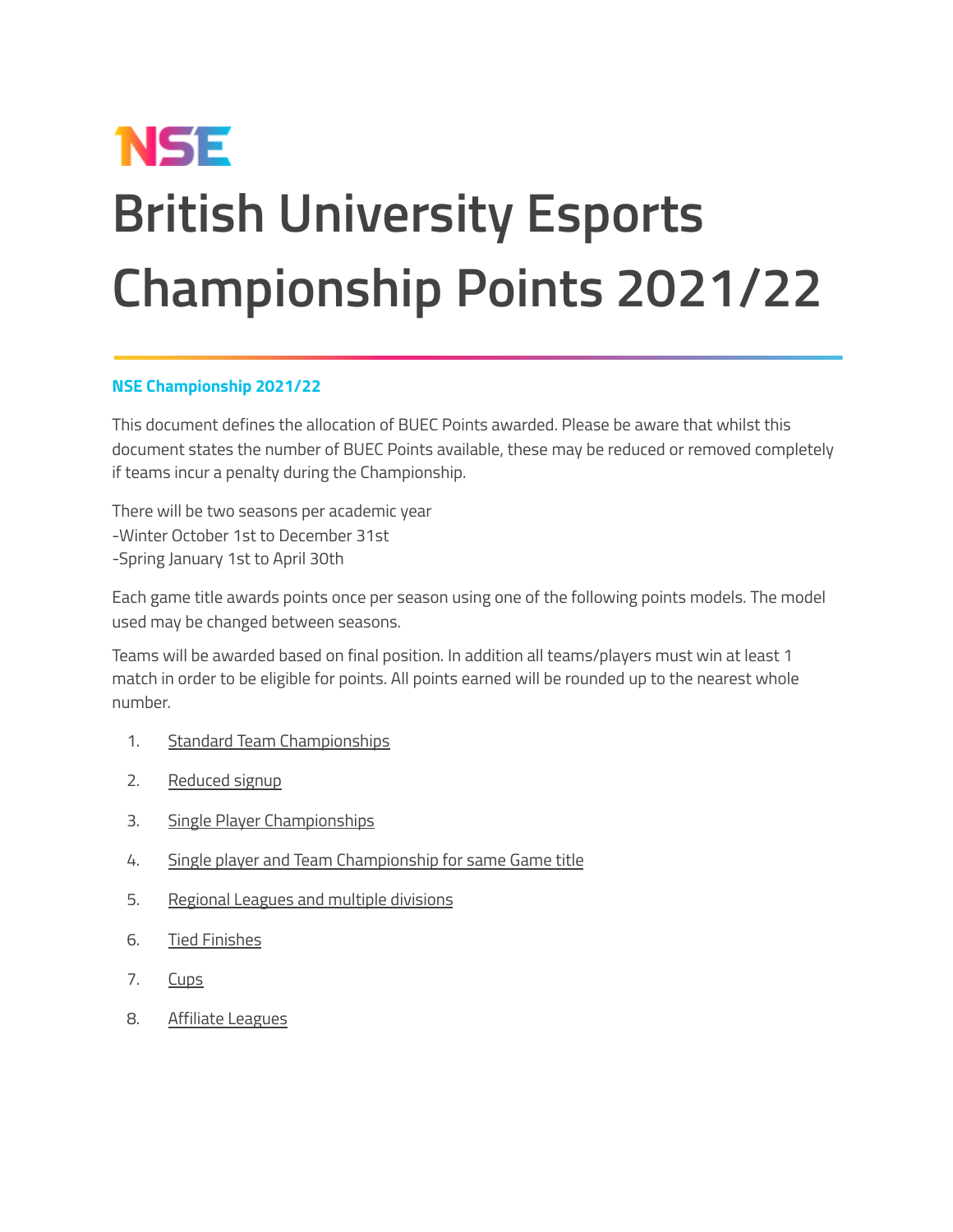# **1. Standard Team Championships**

The following points table will be used as the basis for how points are awarded in all tournaments. This table will be used for official championship titles with 256 or more teams. Depending on tournament format and attendance it will then be adjusted as explained in sections 2-8 of this document.

| <b>Final Finish</b> | Points Awarded |
|---------------------|----------------|
| 1                   | 150            |
| $\overline{2}$      | 140            |
| 3                   | 135            |
| 4                   | 130            |
| 5                   | 127            |
| 6                   | 124            |
| 7                   | 121            |
| 8                   | 118            |
| 9                   | 116            |
| 10                  | 114            |
| 11                  | 112            |
| 12                  | 110            |
| 13                  | 108            |
| 14                  | 106            |
| 15                  | 104            |
| 16                  | 102            |
| 17                  | 100            |
| 18                  | 98             |
| 19                  | 96             |
| 20                  | 94             |
| 21                  | 92             |
| 22                  | 90             |
| 23                  | 88             |
| 24                  | 86             |
| 25                  | 84             |
| 26                  | 82             |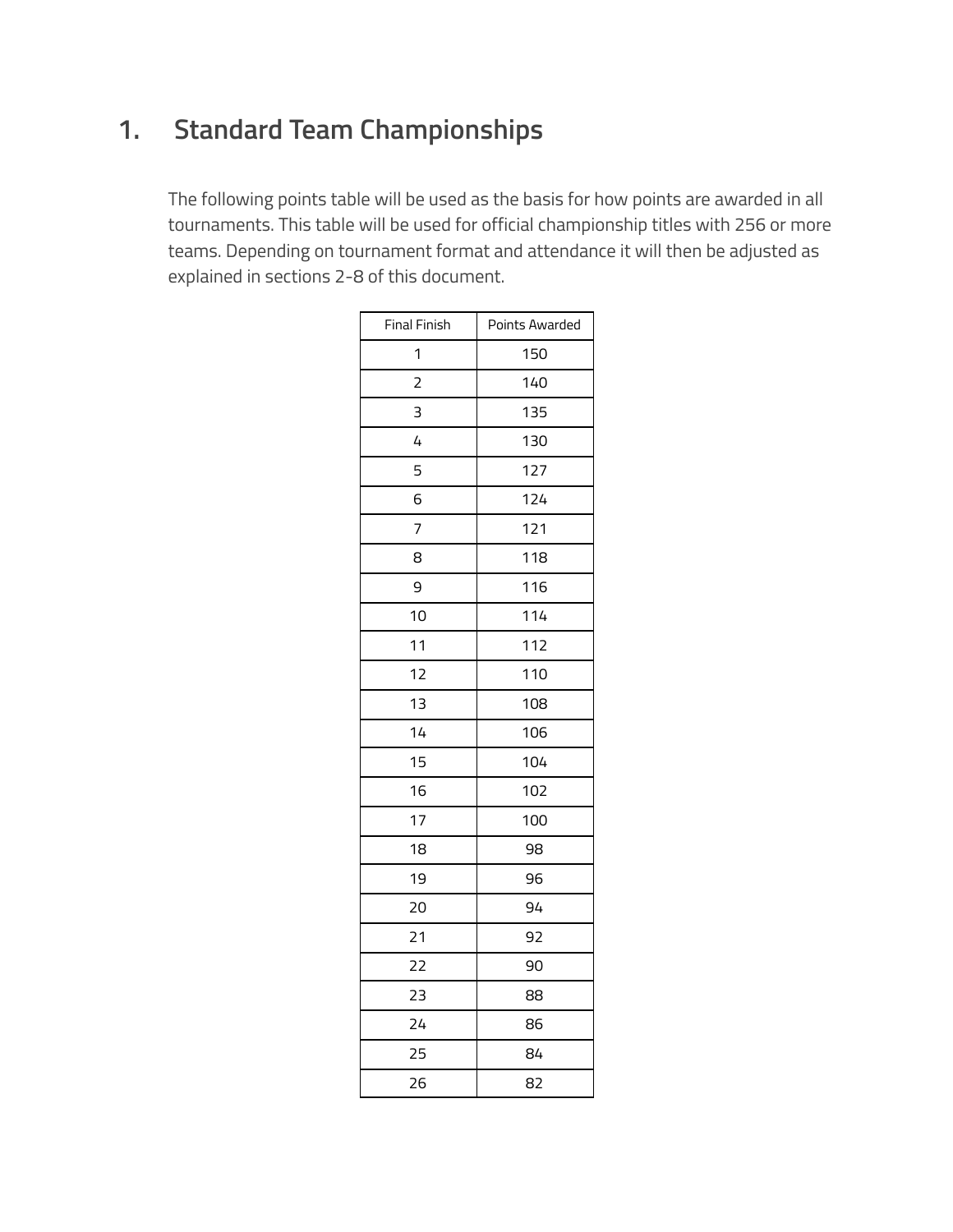| 27 | 80 |
|----|----|
| 28 | 78 |
| 29 | 76 |
| 30 | 74 |
| 31 | 72 |
| 32 | 70 |
| 33 | 68 |
| 34 | 66 |
| 35 | 64 |
| 36 | 62 |
| 37 | 60 |
| 38 | 58 |
| 39 | 56 |
| 40 | 54 |
| 41 | 52 |
| 42 | 50 |
| 43 | 49 |
| 44 | 48 |
| 45 | 47 |
| 46 | 46 |
| 47 | 45 |
| 48 | 44 |
| 49 | 43 |
| 50 | 42 |
| 51 | 41 |
| 52 | 40 |
| 53 | 39 |
| 54 | 38 |
| 55 | 37 |
| 56 | 36 |
| 57 | 35 |
| 58 | 34 |
| 59 | 33 |
| 60 | 32 |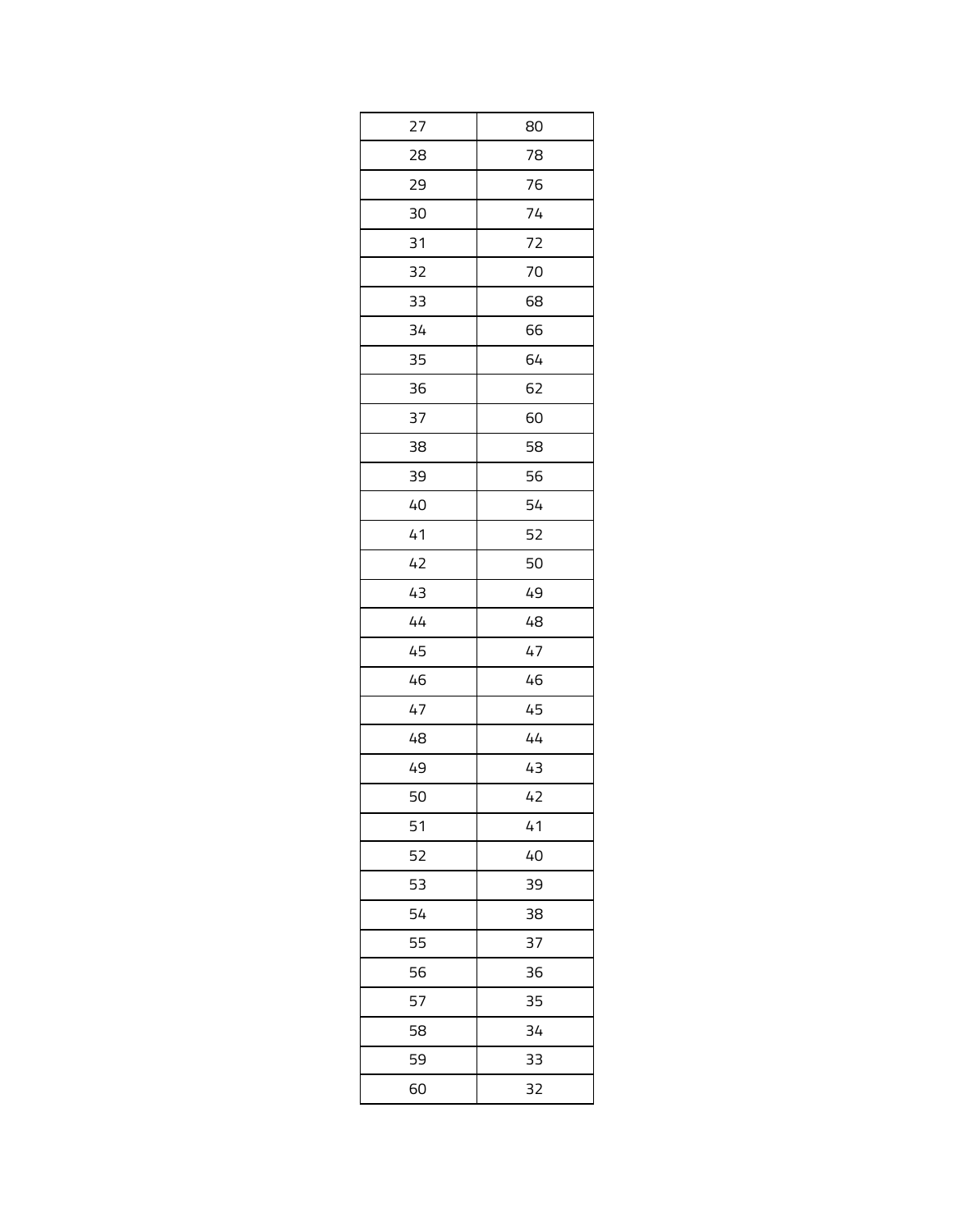| 61<br>31<br>62<br>30<br>63<br>29<br>64<br>29<br>65<br>28<br>66<br>28<br>67<br>28<br>68<br>27<br>69<br>27<br>70<br>27<br>71<br>26<br>72<br>26<br>73<br>26<br>25<br>74<br>25<br>75<br>25<br>76<br>77<br>24<br>24<br>78 |
|----------------------------------------------------------------------------------------------------------------------------------------------------------------------------------------------------------------------|
|                                                                                                                                                                                                                      |
|                                                                                                                                                                                                                      |
|                                                                                                                                                                                                                      |
|                                                                                                                                                                                                                      |
|                                                                                                                                                                                                                      |
|                                                                                                                                                                                                                      |
|                                                                                                                                                                                                                      |
|                                                                                                                                                                                                                      |
|                                                                                                                                                                                                                      |
|                                                                                                                                                                                                                      |
|                                                                                                                                                                                                                      |
|                                                                                                                                                                                                                      |
|                                                                                                                                                                                                                      |
|                                                                                                                                                                                                                      |
|                                                                                                                                                                                                                      |
|                                                                                                                                                                                                                      |
|                                                                                                                                                                                                                      |
|                                                                                                                                                                                                                      |
| 79<br>24                                                                                                                                                                                                             |
| 23<br>80                                                                                                                                                                                                             |
| 23<br>81                                                                                                                                                                                                             |
| 23<br>82                                                                                                                                                                                                             |
| 22<br>83                                                                                                                                                                                                             |
| 22<br>84                                                                                                                                                                                                             |
| 85<br>22                                                                                                                                                                                                             |
| 21<br>86                                                                                                                                                                                                             |
| 87<br>21                                                                                                                                                                                                             |
| 21<br>88                                                                                                                                                                                                             |
| 20<br>89                                                                                                                                                                                                             |
| 20<br>90                                                                                                                                                                                                             |
| 91<br>20                                                                                                                                                                                                             |
| 92<br>20                                                                                                                                                                                                             |
| 19<br>93                                                                                                                                                                                                             |
| 94<br>19                                                                                                                                                                                                             |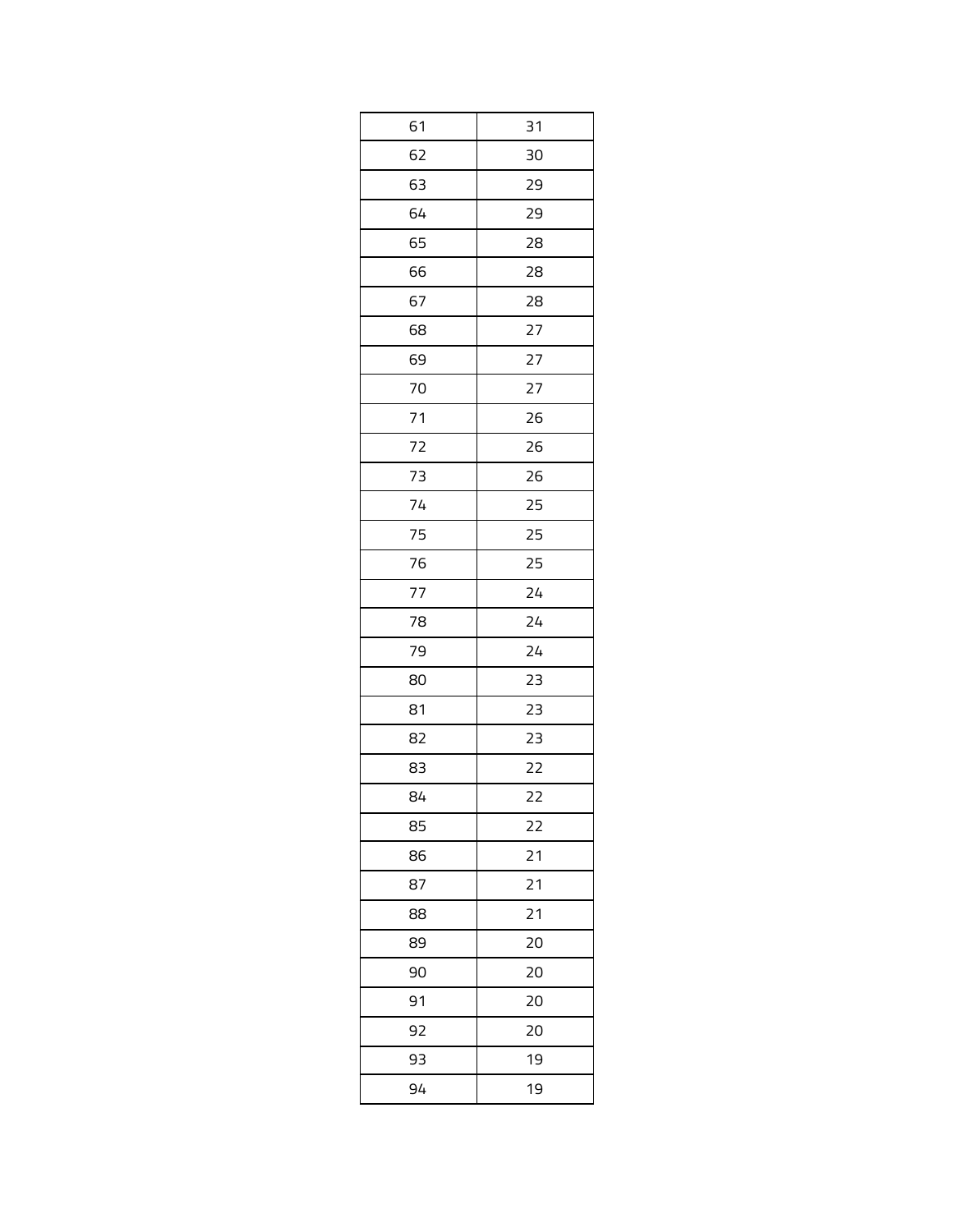| 95  | 19 |
|-----|----|
| 96  | 19 |
| 97  | 18 |
| 98  | 18 |
| 99  | 18 |
| 100 | 18 |
| 101 | 17 |
| 102 | 17 |
| 103 | 17 |
| 104 | 17 |
| 105 | 16 |
| 106 | 16 |
| 107 | 16 |
| 108 | 16 |
| 109 | 15 |
| 110 | 15 |
| 111 | 15 |
| 112 | 15 |
| 113 | 14 |
| 114 | 14 |
| 115 | 14 |
| 116 | 14 |
| 117 | 13 |
| 118 | 13 |
| 119 | 13 |
| 120 | 13 |
| 121 | 12 |
| 122 | 12 |
| 123 | 12 |
| 124 | 12 |
| 125 | 11 |
| 126 | 11 |
| 127 | 11 |
| 128 | 11 |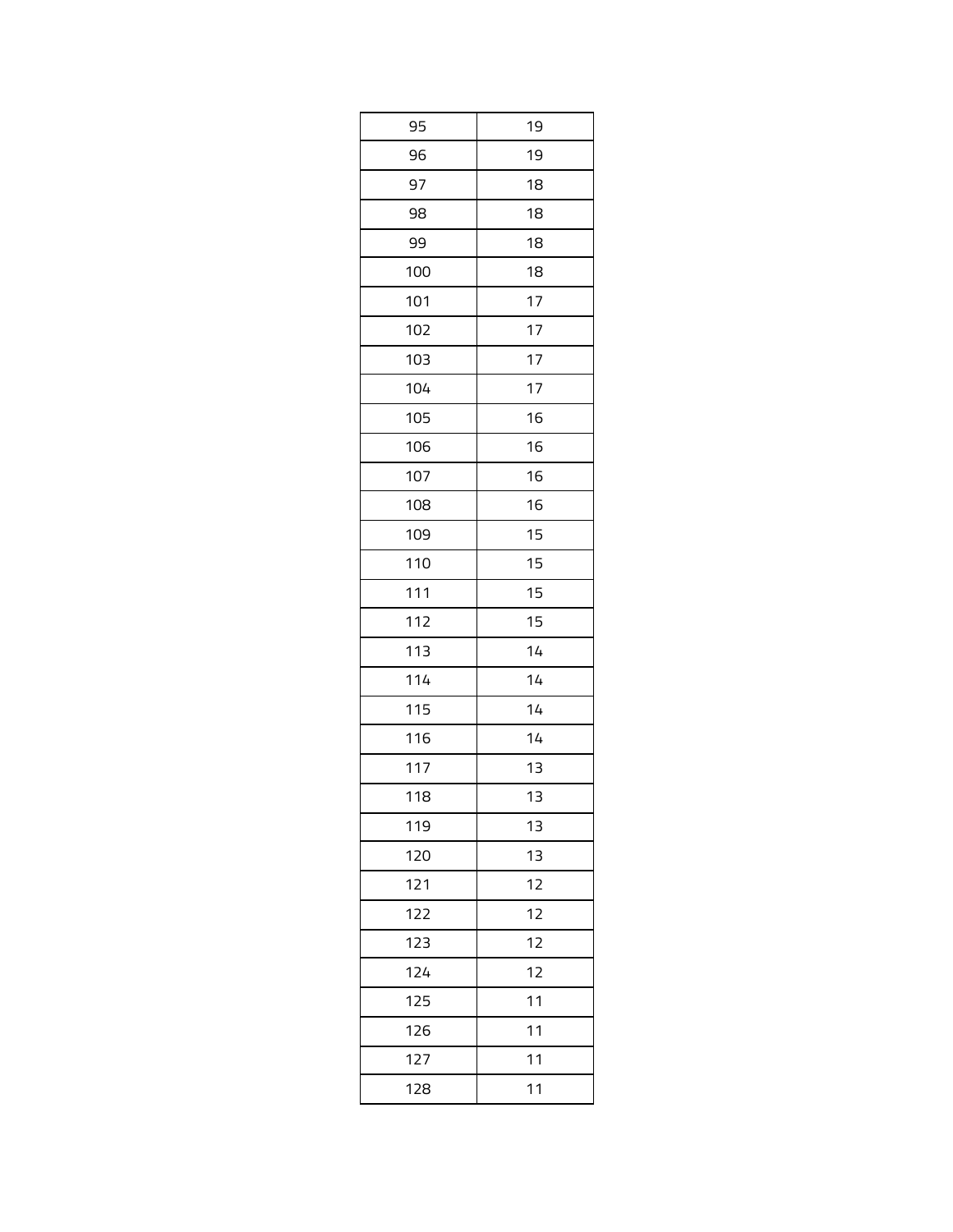| 129 | 10             |
|-----|----------------|
| 130 | 10             |
| 131 | 10             |
| 132 | 10             |
| 133 | 9              |
| 134 | 9              |
| 135 | 9              |
| 136 | 9              |
| 137 | 8              |
| 138 | 8              |
| 139 | 8              |
| 140 | 8              |
| 141 | 7              |
| 142 | 7              |
| 143 | 7              |
| 144 | 7              |
| 145 | 6              |
| 146 | 6              |
| 147 | 6              |
| 148 | 6              |
| 149 | 6              |
| 150 | 6              |
| 151 | 6              |
| 152 | 6              |
| 153 | 5              |
| 154 | 5              |
| 155 | 5              |
| 156 | 5              |
| 157 | 5              |
| 158 | 5              |
| 159 | 5              |
| 160 | 5              |
| 161 | 4              |
| 162 | $\overline{4}$ |
|     |                |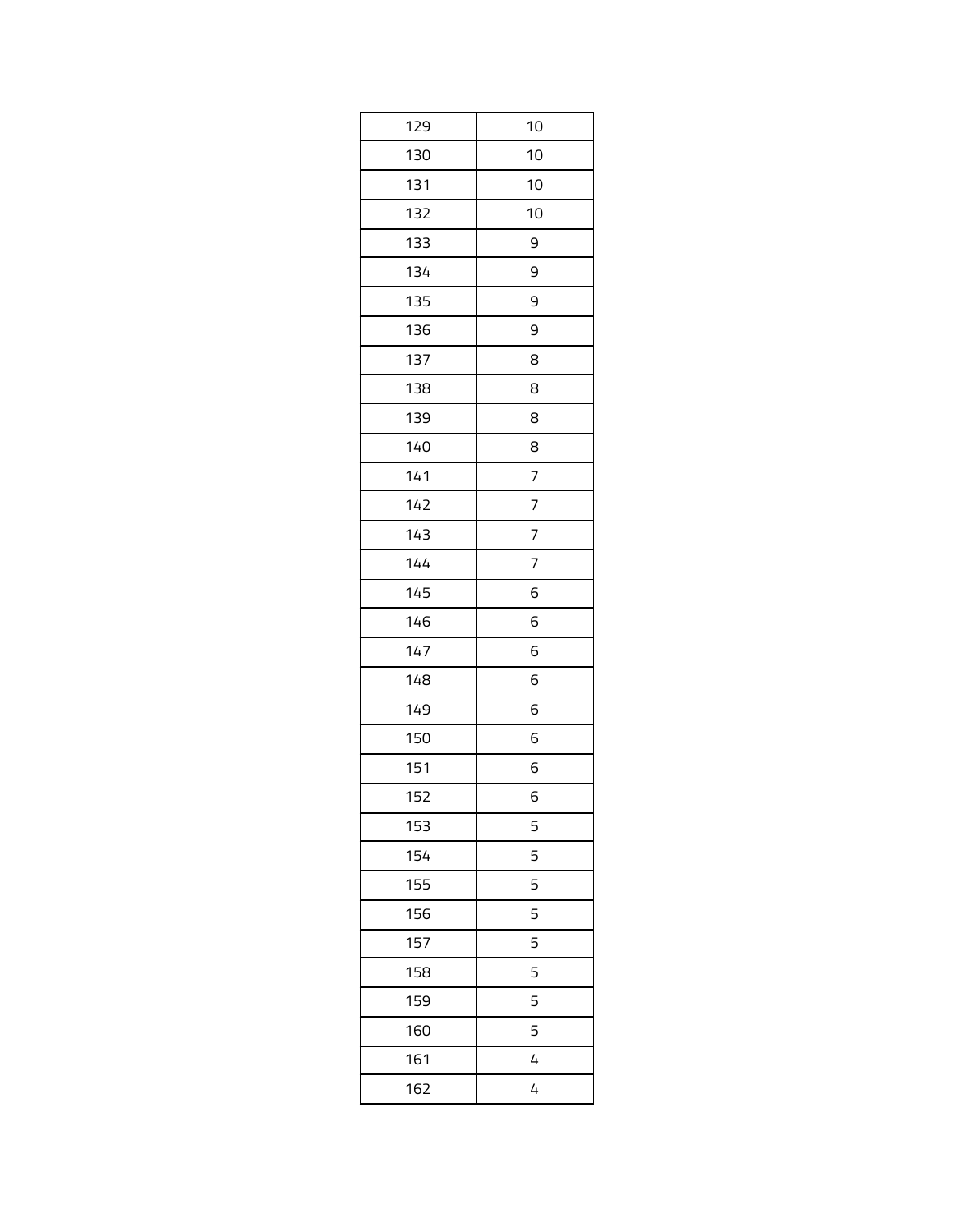| 163 | 4              |
|-----|----------------|
| 164 | 4              |
| 165 | 4              |
| 166 | 4              |
| 167 | 4              |
| 168 | 4              |
| 169 | 3              |
| 170 | 3              |
| 171 | 3              |
| 172 | 3              |
| 173 | 3              |
| 174 | 3              |
| 175 | 3              |
| 176 | 3              |
| 177 | $\overline{c}$ |
| 178 | $\overline{2}$ |
| 179 | $\overline{c}$ |
| 180 | $\overline{c}$ |
| 181 | $\overline{c}$ |
| 182 | $\overline{2}$ |
| 183 | $\overline{c}$ |
| 184 | $\overline{c}$ |
| 185 | 1              |
| 186 | 1              |
| 187 | 1              |
| 188 | 1              |
| 189 | 1              |
| 190 | 1              |
| 191 | 1              |
| 192 | 1              |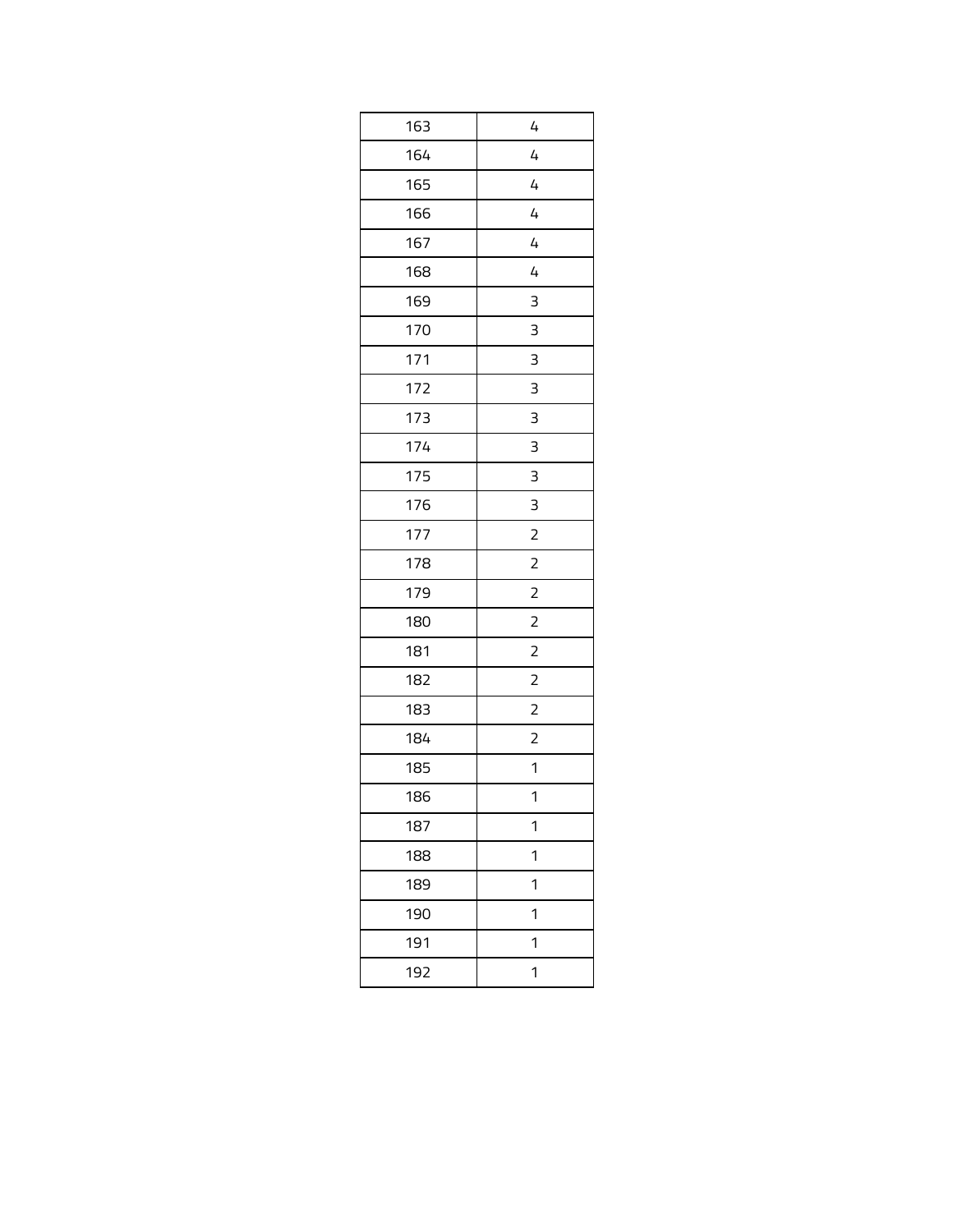# **2. Reduced signup**

Points will be awarded based on the number of teams playing (for single player events each participant will be considered a team). Where applicable the number of participants will be counted as the number of unique teams who compete in the first 3 weeks. Any teams who signup later than this point will not be counted for calculating available points.

If there are less than 256 signups, points available will be reduced. The number of teams awarded points will be calculated by taking whichever is smaller the total number of participants or (Number of teams over 64)\*⅔+64. Points assigned for reduced signups will be determined using the following table. In addition if less than 32 teams sign up all points earnt will be multiplied by <sup>γ</sup>.

|               | Minimum teams for |
|---------------|-------------------|
|               | points to be      |
| Normal points | awarded           |
| 150           | 1                 |
| 140           | 97                |
| 135           | 49                |
| 130           | 98                |
| 127           | 25                |
| 124           | 99                |
| 121           | 50                |
| 118           | 100               |
| 116           | 1 <sub>3</sub>    |
| 114           | 101               |
| 112           | 51                |
| 110           | 102               |
| 108           | 26                |
| 106           | 103               |
| 104           | 52                |
| 102           | 104               |
| 100           | 7                 |
| 98            | 105               |
| 96            | 53                |
| 94            | 106               |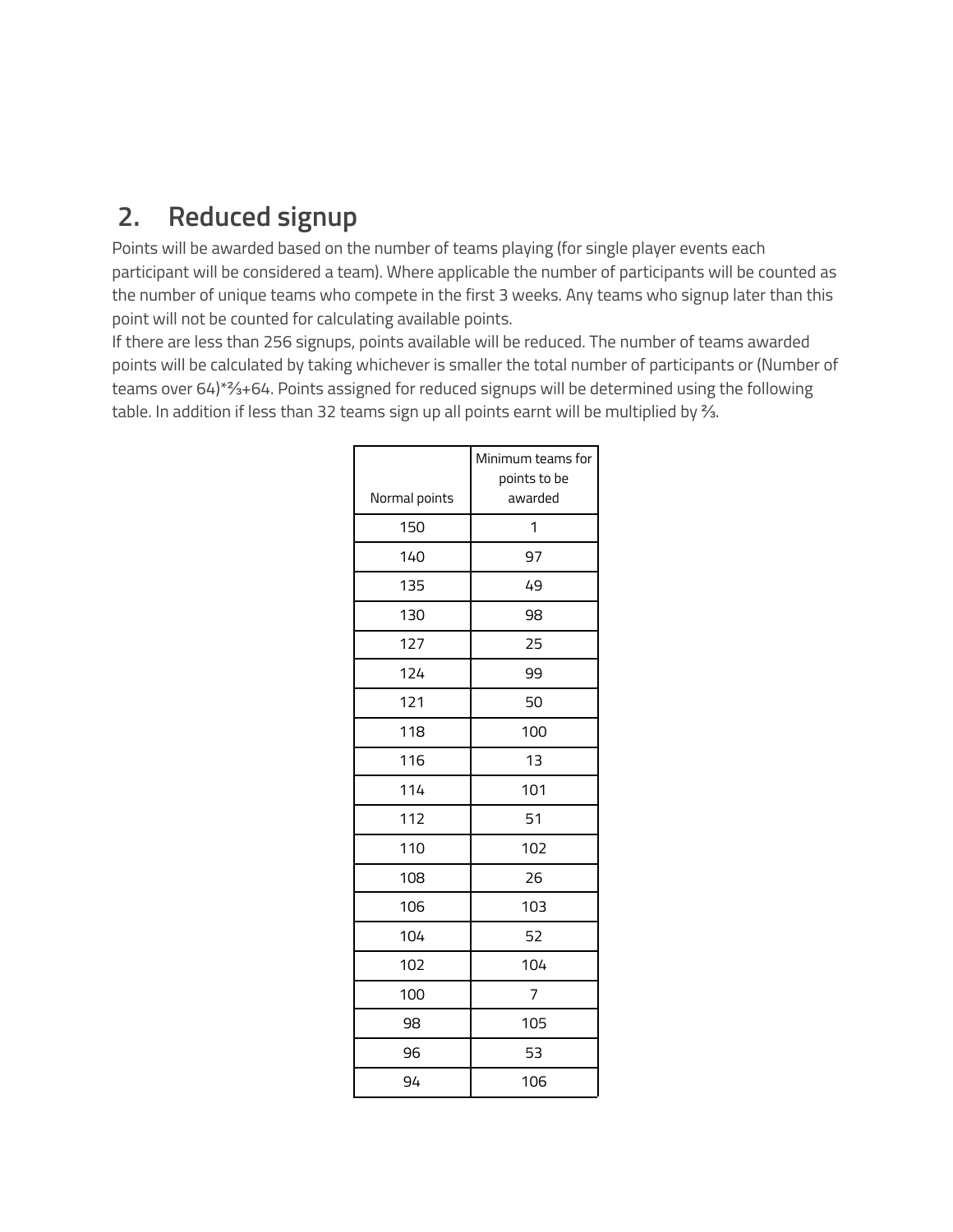| 92 | 27  |
|----|-----|
| 90 | 107 |
| 88 | 54  |
| 86 | 108 |
| 84 | 14  |
| 82 | 109 |
| 80 | 55  |
| 78 | 110 |
| 76 | 28  |
| 74 | 111 |
| 72 | 56  |
| 70 | 112 |
| 68 | 4   |
| 66 | 113 |
| 64 | 57  |
| 62 | 114 |
| 60 | 29  |
| 58 | 115 |
| 56 | 58  |
| 54 | 116 |
| 52 | 15  |
| 50 | 117 |
| 49 | 59  |
| 48 | 118 |
| 47 | 30  |
| 46 | 119 |
| 45 | 60  |
| 44 | 120 |
| 43 | 8   |
| 42 | 121 |
| 41 | 61  |
| 40 | 122 |
| 39 | 31  |
| 38 | 123 |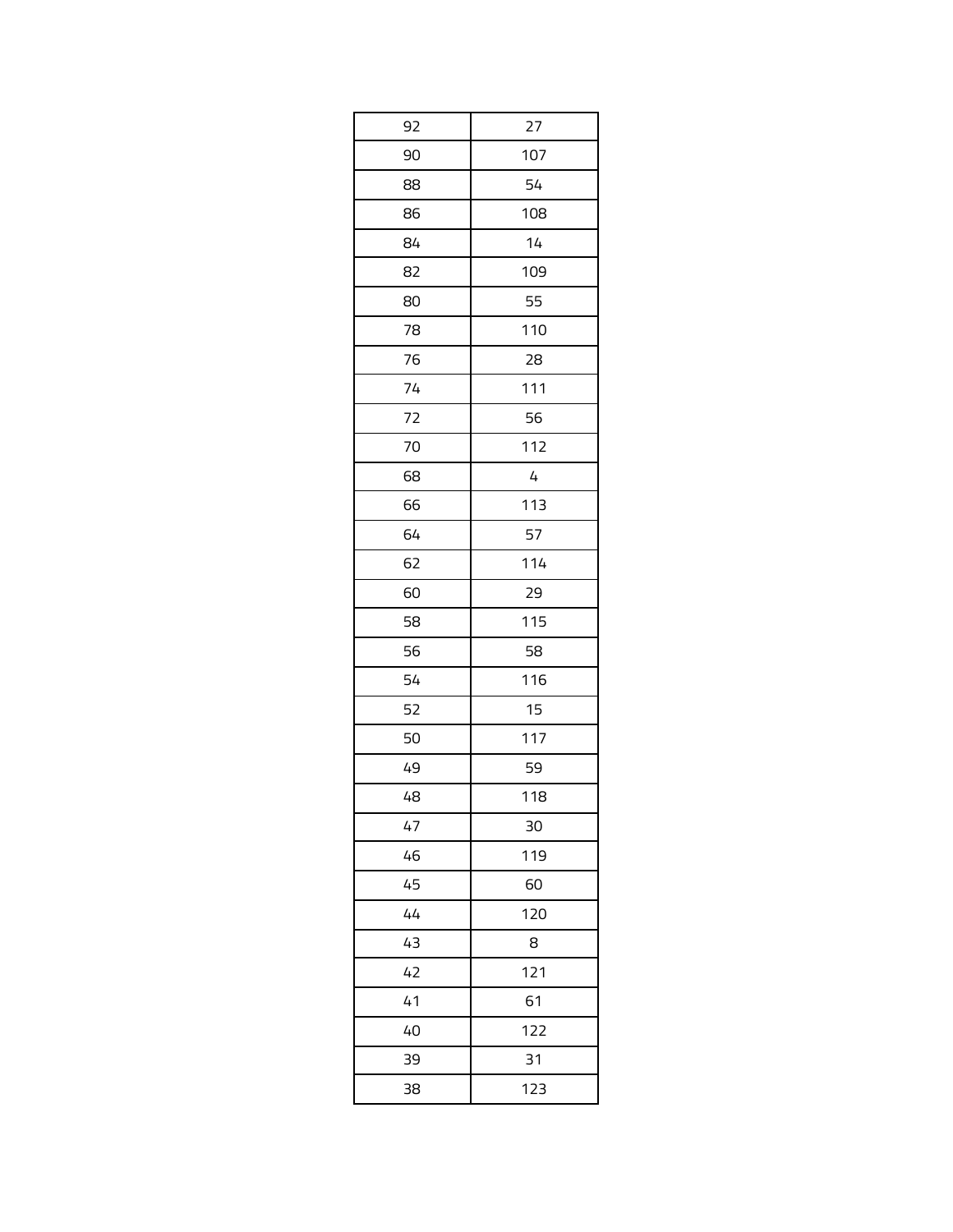| 37 | 62             |
|----|----------------|
| 36 | 124            |
| 35 | 16             |
| 34 | 125            |
| 33 | 63             |
| 32 | 126            |
| 31 | 32             |
| 30 | 127            |
| 29 | 64             |
| 29 | 128            |
| 28 | $\overline{c}$ |
| 28 | 65             |
| 28 | 129            |
| 27 | 33             |
| 27 | 130            |
| 27 | 131            |
| 26 | 17             |
| 26 | 66             |
| 26 | 132            |
| 25 | 67             |
| 25 | 133            |
| 25 | 134            |
| 24 | 34             |
| 24 | 68             |
| 24 | 135            |
| 23 | 9              |
| 23 | 136            |
| 23 | 137            |
| 22 | 35             |
| 22 | 69             |
| 22 | 138            |
| 21 | 70             |
| 21 | 139            |
| 21 | 140            |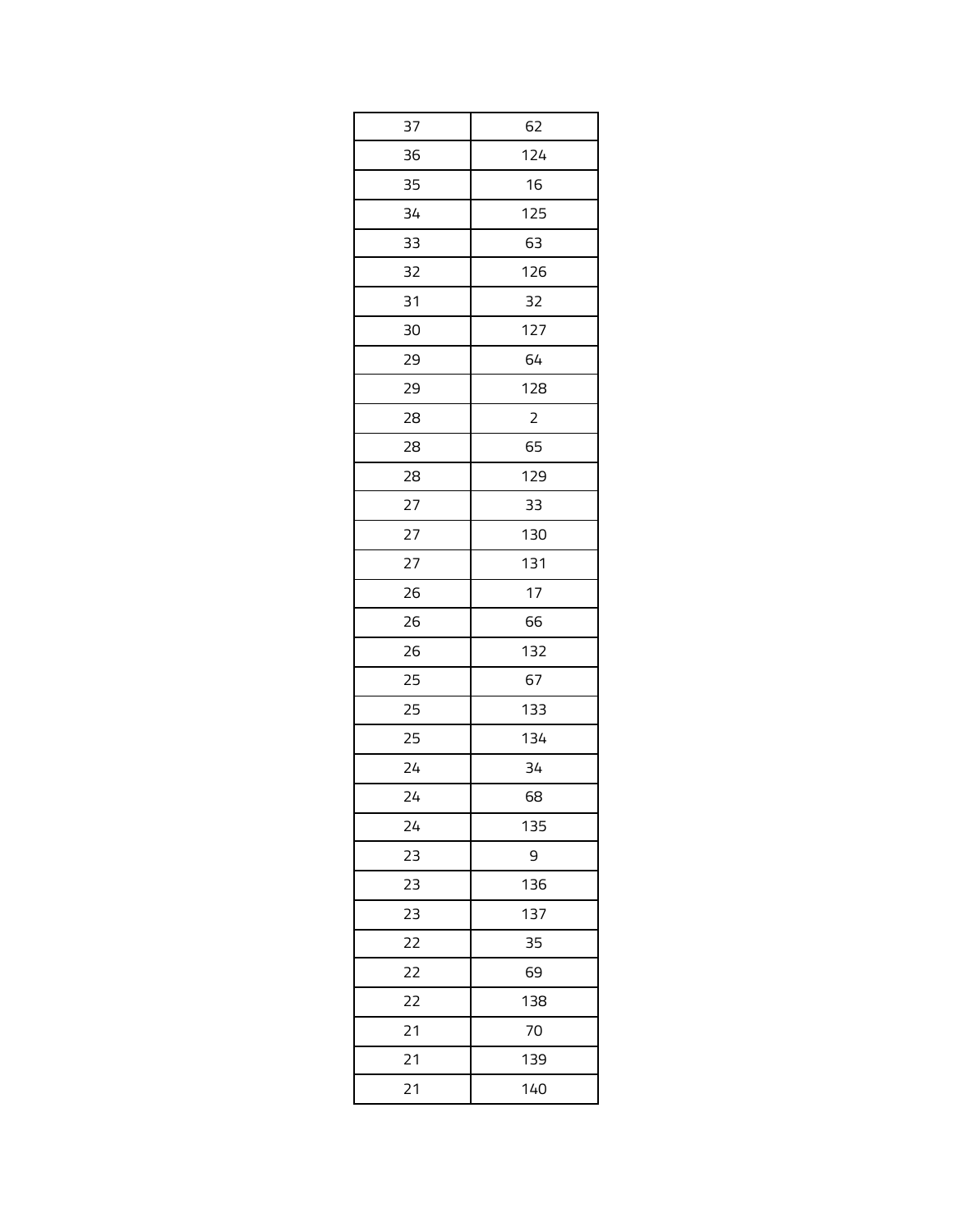| 20 | 18  |
|----|-----|
| 20 | 71  |
| 20 | 141 |
| 20 | 142 |
| 19 | 36  |
| 19 | 72  |
| 19 | 143 |
| 19 | 144 |
| 18 | 5   |
| 18 | 73  |
| 18 | 145 |
| 18 | 146 |
| 17 | 37  |
| 17 | 74  |
| 17 | 147 |
| 17 | 148 |
| 16 | 19  |
| 16 | 75  |
| 16 | 149 |
| 16 | 150 |
| 15 | 38  |
| 15 | 76  |
| 15 | 151 |
| 15 | 152 |
| 14 | 10  |
| 14 | 77  |
| 14 | 153 |
| 14 | 154 |
| 13 | 39  |
| 13 | 78  |
| 13 | 155 |
| 13 | 156 |
| 12 | 20  |
| 12 | 79  |
|    |     |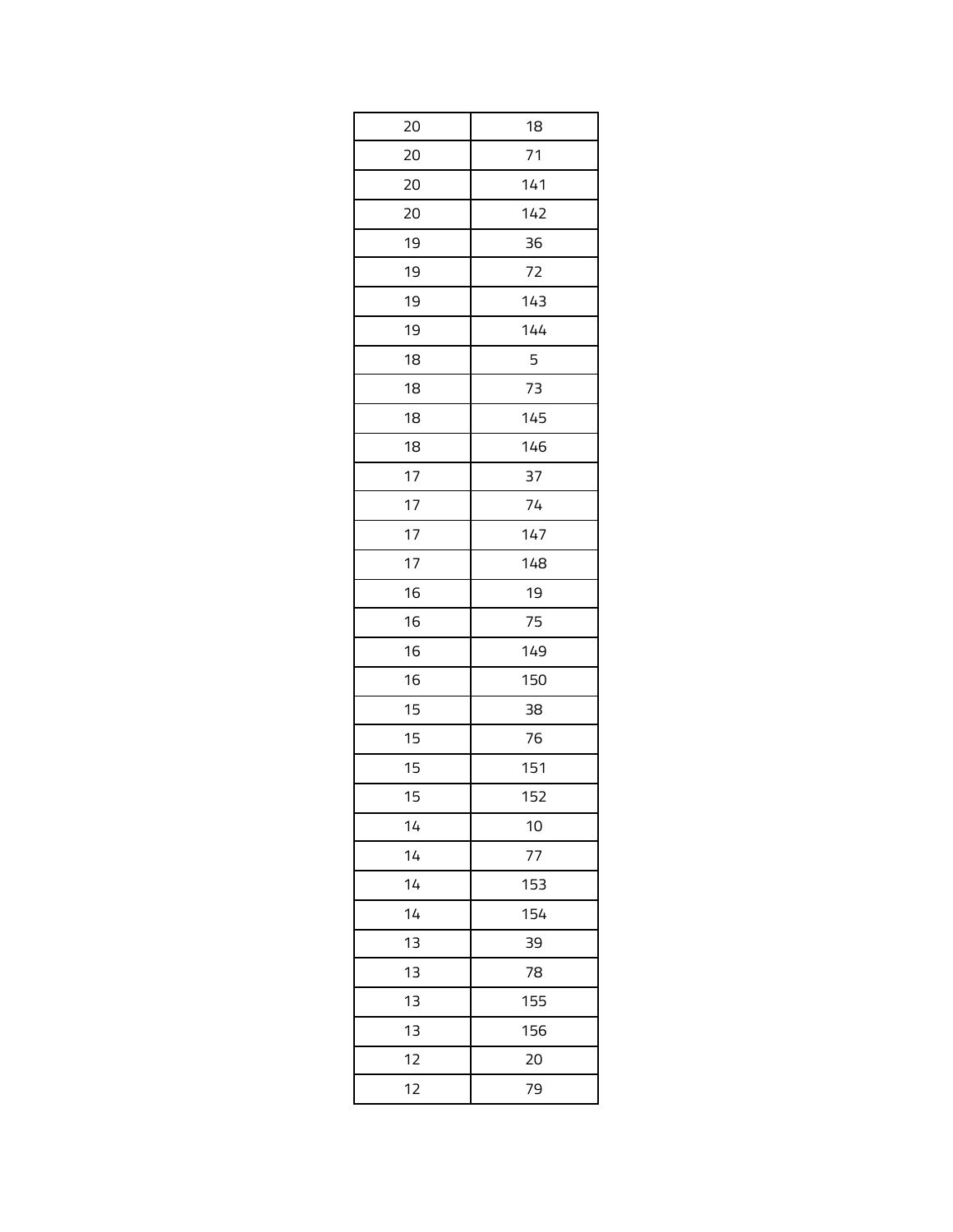| 12 | 157 |
|----|-----|
| 12 | 158 |
| 11 | 40  |
| 11 | 80  |
| 11 | 159 |
| 11 | 160 |
| 10 | 3   |
| 10 | 81  |
| 10 | 161 |
| 10 | 162 |
| 9  | 41  |
| 9  | 82  |
| 9  | 163 |
| 9  | 164 |
| 8  | 21  |
| 8  | 83  |
| 8  | 165 |
| 8  | 166 |
| 7  | 42  |
| 7  | 84  |
| 7  | 167 |
| 7  | 168 |
| 6  | 11  |
| 6  | 43  |
| 6  | 85  |
| 6  | 86  |
| 6  | 169 |
| 6  | 170 |
| 6  | 171 |
| 6  | 172 |
| 5  | 22  |
| 5  | 44  |
| 5  | 87  |
| 5  | 88  |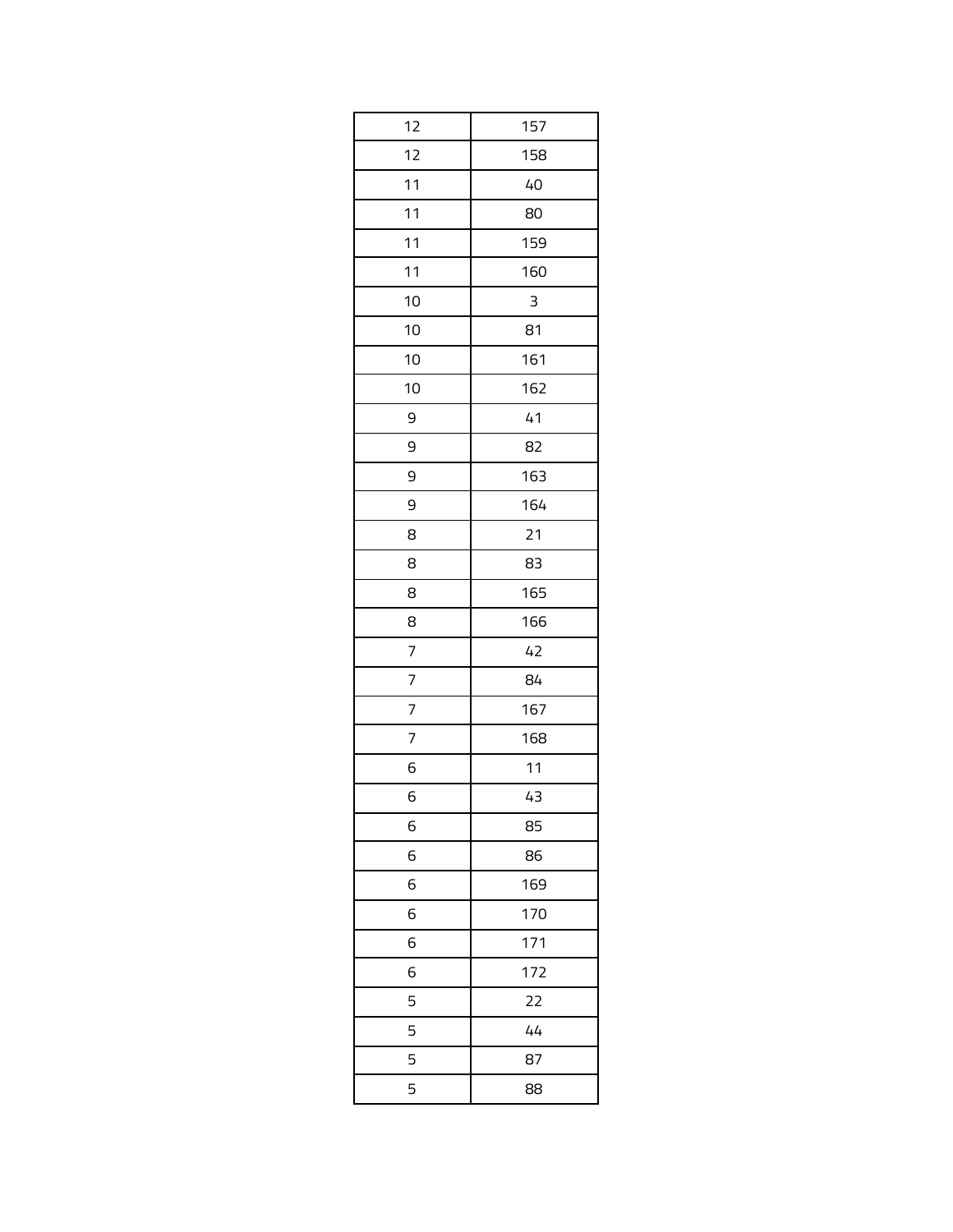| 5                       | 173 |
|-------------------------|-----|
| 5                       | 174 |
| 5                       | 175 |
| 5                       | 176 |
| 4                       | 6   |
| 4                       | 45  |
| 4                       | 89  |
| 4                       | 90  |
| 4                       | 177 |
| $\overline{4}$          | 178 |
| 4                       | 179 |
| 4                       | 180 |
| 3                       | 23  |
| 3                       | 46  |
| 3                       | 91  |
| 3                       | 92  |
| 3                       | 181 |
| 3                       | 182 |
| 3                       | 183 |
| 3                       | 184 |
| $\overline{c}$          | 12  |
| $\overline{c}$          | 47  |
| $\overline{c}$          | 93  |
| $\overline{a}$          | 94  |
| $\overline{c}$          | 185 |
| $\overline{\mathbf{c}}$ | 186 |
| 2                       | 187 |
| $\overline{c}$          | 188 |
| 1                       | 24  |
| 1                       | 48  |
| 1                       | 95  |
| 1                       | 96  |
| 1                       | 189 |
| 1                       | 190 |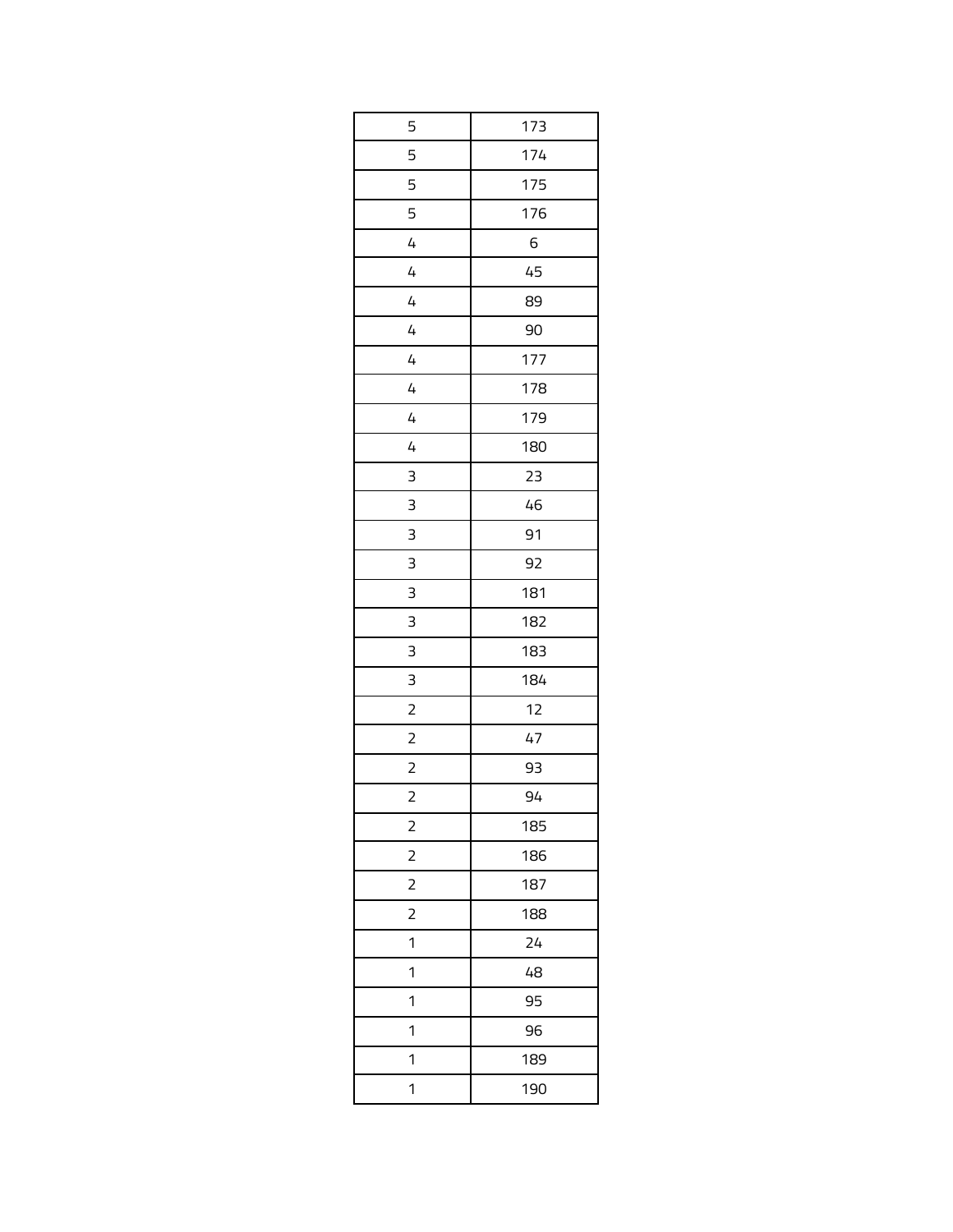| 191 |
|-----|
| 192 |

# **3. Single Player Championships**

Single player championships will award half points to an equivalent team championship.

# **4. Single player and Team Championship for same Game title**

If a game has both a Single player and team championship both events will get reduced points. Team events will be worth ⅔ points of normal championship (this does not stack with tournaments with less than 32 teams penalty). Single player tournaments will be worth 4/5 the normal single player event. (this does not stack with less than 32 teams' penalty.)

# **5. Regional Leagues and multiple divisions**

If there are multiple equivalent divisions players / teams will be considered tied as if part of one larger tournament. E.g if there is a north and south division, the two teams who finished first in their respective divisions will be considered tied 1st/2nd overall and earn 145 points each. (150+140)/2=145

If these equivalent regional divisions are different in size each division will have points awarded separately based on the size of that division. For each division it will be assumed to be part of a larger tournament where all other divisions are the same size as that division. For example if we had 2 divisions North and South with 80 and 90 teams respectively. We would award teams in the south as if they were in a tournament with 160 participants and teams in the south division as if they were in a tournament with 180.

# **6. Tied Finishes**

If teams / players finish tied they all are awarded average points across the tied positions.For example in a team event where 4 teams get knocked out in the quarterfinals all teams finish tied and each earn 65 points the average of 5-8th. (70+66+62+58)/4=64